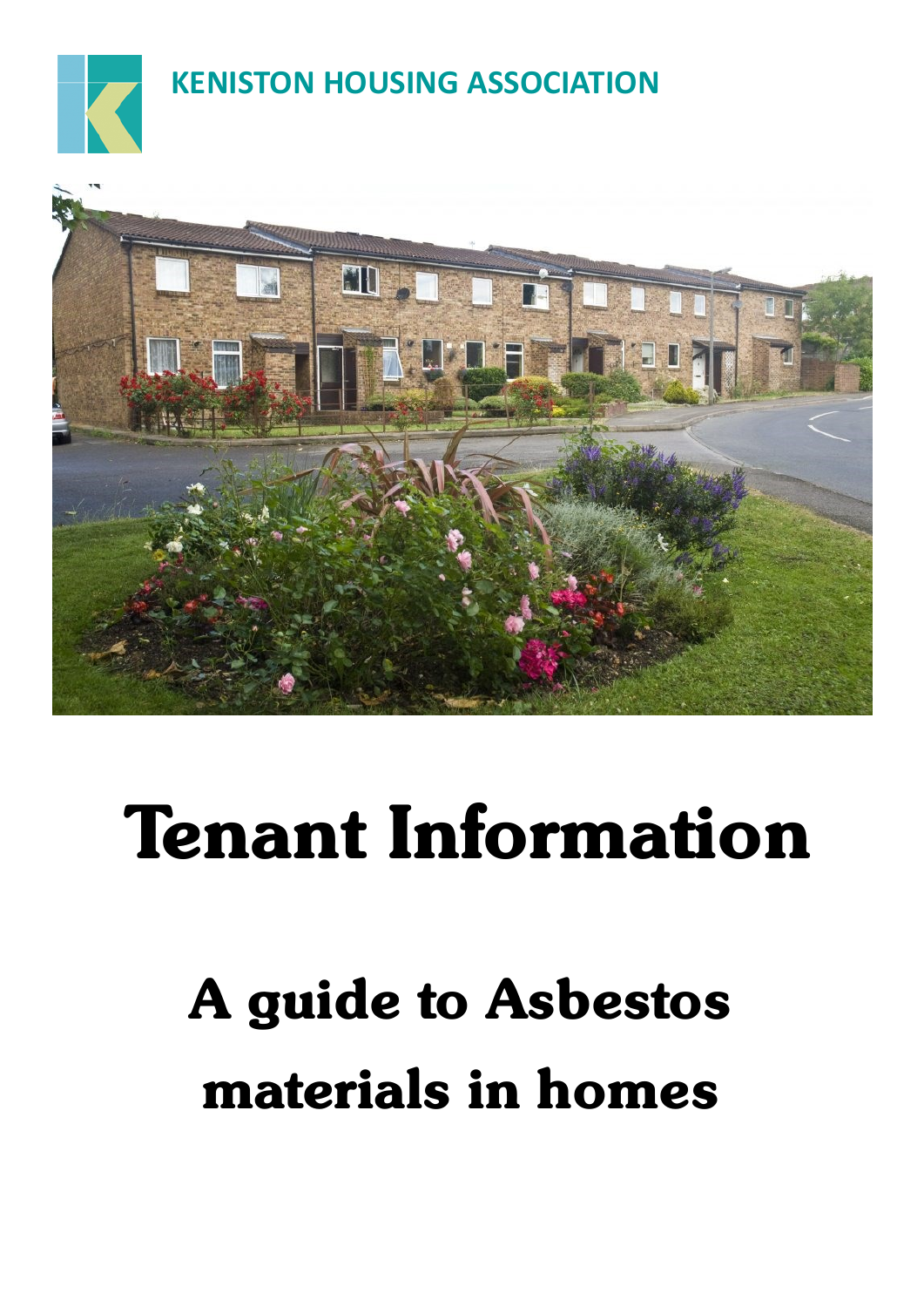**Keniston Housing Association has a duty to manage asbestos in the common areas of its properties and homes. This leaflet has been produced to address any questions and concerns you may have regarding 'asbestos containing materials' in your home. It gives advice on what it is, where it can be found and should a problem occur, how to deal with it.**

## **What is Asbestos**

Asbestos is a naturally occurring mineral that has been used for many centuries. It has been mined extensively in a number of countries including South Africa, Canada and Australia. A large amount of asbestos material has been commercially imported into Britain over the last 150 years and used in a range of products to enhance their strength and durability.

Asbestos was used because it has many good properties including:-

- $\leftarrow$  Heat and fire resistance
- **\*** Strength and durability
- Non-corrosive—resistant to acids

As a result of having these qualities, asbestos fibres were added or mixed to a wide range of materials that have been used for fireproofing, insulation and soundproofing. Many asbestos materials have been used in the construction of buildings from the turn of the last century.

Due to concerns about the health risks associated with asbestos the importing and use of most forms of asbestos was banned in the early 1980's. Further action has since been taken to ban the import, sale and re-use of all types of asbestos material.

Properties built since the mid-1980's are very unlikely to contain any asbestos materials. However since asbestos materials were still in circulation after this date the HSE estimates that only properties built after 1999 can be considered to be asbestos free.

### **How could Asbestos be a problem?**

Due to its worldwide use and the mining operations to extract it, we are all exposed to very low levels of asbestos in the air we breath every day, however it is unlikely to harm people's health.

It is also unlikely that levels of asbestos found in our buildings will be harmful, but if you have damaged, suspected asbestos materials in your home you should seek advice from the Property Services Department where you will be given guidance on the best course of action to take.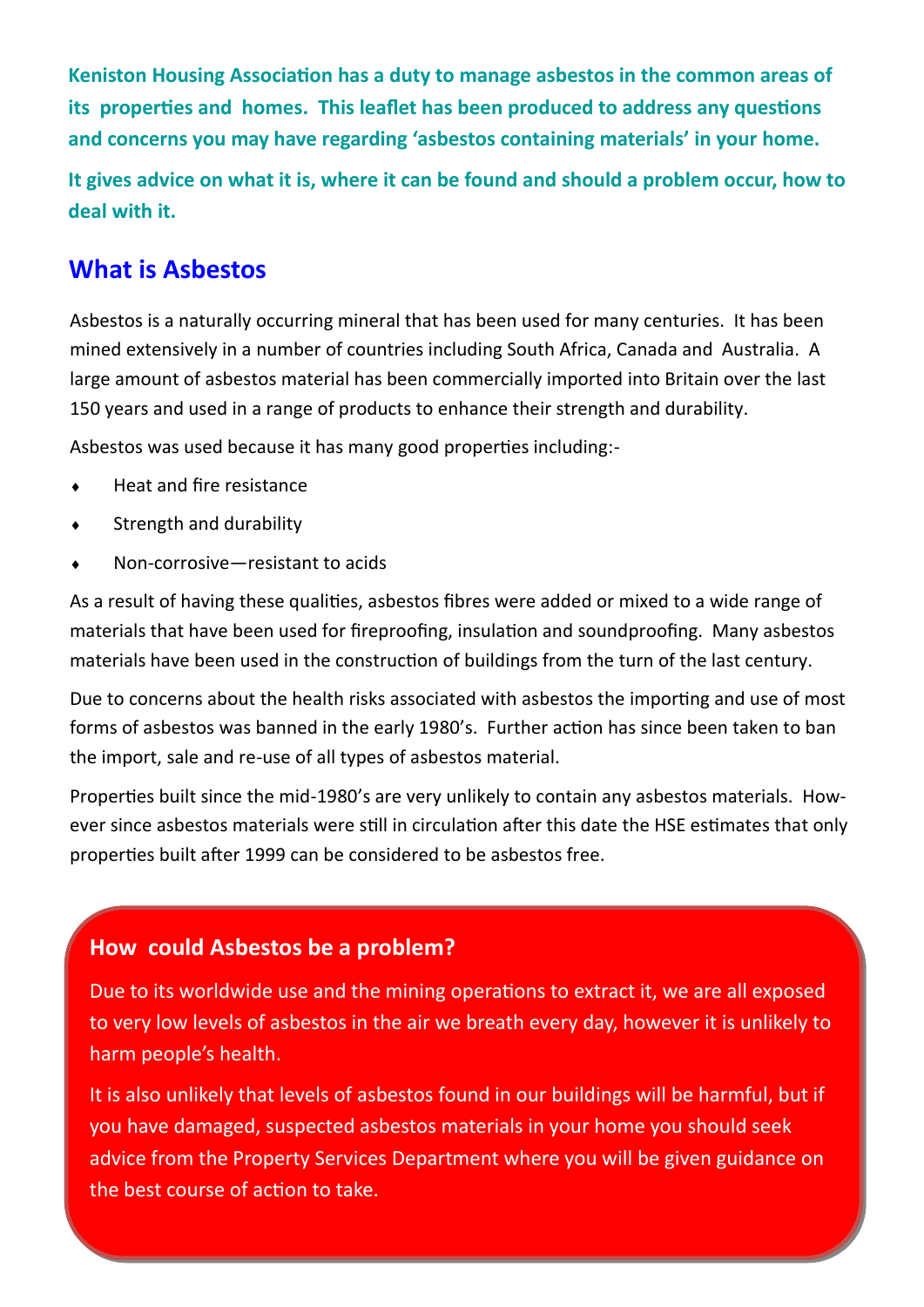# **Where might I find asbestos in my home?**

It is not always easy to spot materials that could contain asbestos on their appearance alone, especially if they have been decorated in some way. Experienced surveyors and Health & Safety specialists are best able to locate and identify them.

#### **Typical locations of asbestos materials external to a Keniston Property**

- Eaves/soffits
- Rainwater goods (guttering, downpipes, soil pipes)
- Flue pipes and terminals
- Hip, ridge and roof tiles
- Corrugated cement sheeting—usually found on outbuildings and garage roofs

ł

#### **Typical locations of asbestos materials found inside a Keniston Property**

- Textured coating e.g. Artex type decorative coatings (prior to 1990)
- Fire stop panels (inside heater cupboards, drying cupboards and around boilers)
- Floor tiles and the adhesive bonding the tiles to floors
- Electrical mains distribution cupboards (fuse box)

Asbestos has also been used in other household products such as oven gloves and ironing boards. The asbestos within these products ceased in the mid-1980's.

Since 1985, all materials containing asbestos have to be clearly labelled, and since 1992, the use of asbestos in most products has been banned.

#### **Advice and Guidance**

Keniston Housing Association seeks to maintain your property to a high standard and any materials containing asbestos are most likely to be in good condition and are unlikely to pose any significant risk to your health.

However, you could be potentially at risk when carrying out DIY or minor building repairs. Please read the guidance below and if you are at all concerned please contact the Property Services Department.